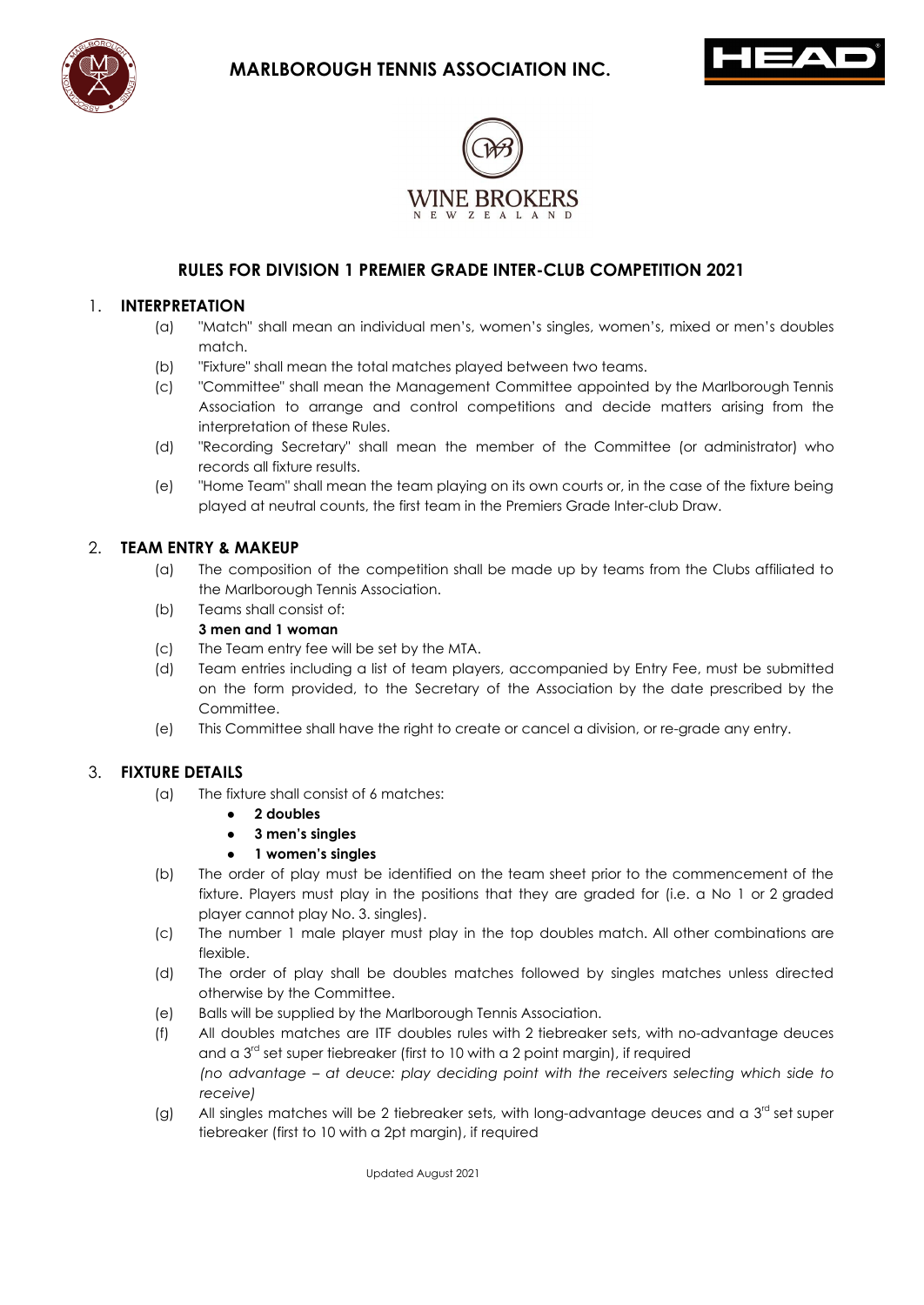## 4. **COMMENCING TIME**

- (a) **All fixtures shall commence at 5.30 p.m.** on the date set down by the Committee.
- (b) If a team does not have enough players to commence all matches by 5.30 p.m. then that Team must default the game the late player would have played, unless the approval of the opposing team captain has been obtained prior to the commencement of the contest.

# 5. **COMPETITION POINTS SYSTEM**

- (a) The team winning the greater number of matches shall be deemed the winner.
- (b) Points scoring system as follows:
	- One (1) point per SET won, plus two (2) bonus points for the winning team.
	- A default win earns twelve (12) points total (6 x 2 sets) and no bonus.
	- There are no points for a bye. Where team(s) are disadvantaged by having a bye (when not all teams in the round had a bye) they will be allocated average points (in the round in which the bye occurred.
- (c) In the case of a draw on matches there will be a count back on sets then games to decide the result. If teams are still tied then the fixture will be deemed a draw and neither team is awarded the bonus point. For the avoidance of doubt a tie-break shall be counted as a game and a super tie-break shall be counted as a set.
- (d) Total team points from the first round will be carried forward and added to second and subsequent round points.
- (e) In the case of a fixture not being completed due to weather, points will be allocated according to the matches completed before rain stopped play. A minimum of three matches must have been completed in order for the fixture result (and the bonus point) to stand. If less than three matches have been completed, the match will be considered a rain-out and no points awarded.
- (f) For the purpose of a countback, defaulted players shall be recorded as 6-0 6-0 wins for the team that did not default. If a player retires while the match is in progress, for the purposes of a countback, the score up till that point shall be recorded and the winning player is awarded the minimum number of games and sets necessary for him or her to attain a score that would otherwise have won him or her the match.

## 6. **PLAYING DATES, POSTPONEMENTS AND DEFERMENTS**

- (a) Fixtures must be played on the day set down in the draw.
- (b) Rained out rounds may be replayed dependent on the schedule and the available number of nights – the committee shall make a ruling on this.

## 7. **DEFAULTED FIXTURES**

- (a) Where circumstances made it necessary for a team to default, the Captain of the defaulting team must notify the Captain of the opposing team by midday on the day of the Fixture.
- (b) Teams defaulting will lose four (4) competition points.
- (c) Clubs failing to comply with Rule 7 (a) shall be charged a levy of Twenty Dollars (\$20.00) with this levy to be collected and dispersed by the Association to the complainant Club.
- (d) Where a team fields less than a full complement of players (four players) those players available (which must be a minimum of three - otherwise the match is to be defaulted) will fill the top placed positions in the team. (Teams must notify the Captains of the opposing team of their limited number so a fixture can still take place).
- (e) If an ineligible player is used (e.g. someone who is not a financial member of an MTA affiliated Club) so a fixture can be played, then the opposition Captain must be advised of this before fixture commences. The matches that this player plays must be defaulted on the score sheet.

## 8. **RESULT SHEETS**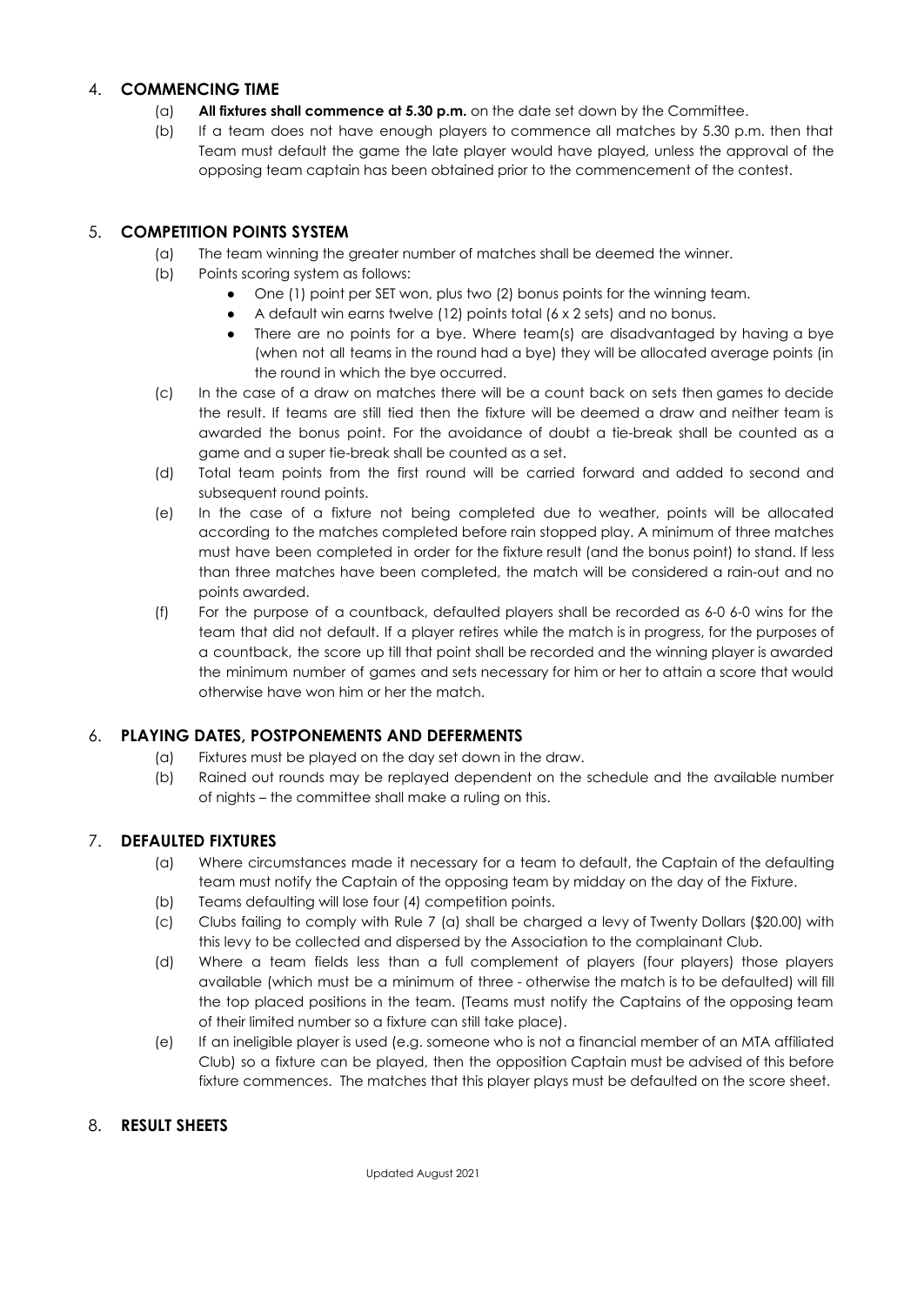- (a) The Captains of opposing teams must fill in an individual Premier Competition score sheet with the name of each player in the correct playing order for each match **before the commencement of the fixture. Note: the order of players cannot be altered once the team sheets have been filled out and handed to opposition Captains.**
- (b) The Captain of the winning team must take a readable photo of the score sheet and text to the MTA organiser of the competition on the night of the fixture [to be advised]. **No score sheet - no points**
- (c) The Captain of a team that wins a fixture by default must complete a score sheet and deliver it to the Marlborough Tennis Association so those details can be recorded and points allocated.
- (d) Result sheets must be filled out clearly and the players names given in full (i.e.-first name and surname)
- (e) Failure to provide 8(b), 8(c), 8(d) could result in both teams losing points earned from the fixture.

# 9. **ELIGIBILITY OF PLAYERS**

- (a) The qualification to play in the Premier competition requires that a player be a current financial member of an MTA affiliated Club.
- (b) To be eligible to play in a semi-final or final a player must have played a minimum of one (1) match for the team throughout the season unless the approval of the opposing captain is obtained.

# 10. **USE OF RESERVE PLAYERS**

- (a) Any reserves used must come from the approved, graded, reserves list (or be approved by the Committee).
- (b) Reserves may identify a club of origin and can play for that club first and foremost. However, if these players are not contacted and asked to play for that club by the Monday of the week of the match, then they must make themselves available to all teams in the competition and shall play for the first team that requests their services.
- (c) A reserve player must be placed according to ability- i.e. a reserve graded 1 cannot fill in at the number 2 or 3 slot.
- (d) If an ineligible player is used (e.g. someone who is not on the approved list of reserves) so that a fixture can be played, then the opposition Captain must be advised of this before fixture commences. The matches that this player plays must be defaulted on the score sheet but the points gained in other matches played will still count.

## 11. **DRESS & BEHAVIOUR**

- (a) Correct footwear must be worn at grass and hard surface courts.
- (b) Correct footwear referred to in 11 (a) excludes any plastic or match hard soled, ripple-soled or rigid-soled shoe, or any other shoe which could be damaging (including marking) to the court surface. Any player contravening this rule will on notice given by the Captain of the Host team, immediately change into acceptable footwear or forfeit the matches.
- (c) Player behaviour shall comply with the TNZ Player Handbook. Contravention of this code of conduct shall be referred to the Committee in writing by the opposing team captain. The Committee shall rule on such a matter based on evidence at hand and may make a ruling involving deduction of points or suspension of the player from the competition for a specified time period. A hearing may be convened if the Committee feels it is appropriate.

#### 12. **DISPUTES**

(a) Subject to the right of any Club to appeal to the Committee whose decision shall be final and binding, the Committee shall have full power to control the competitions and authority to legislate for and determine all matters not specifically provided for by these regulations, to call for and hear comments on any matter pertaining to the Premier competition and to reprimand, fine or disqualify any team or players for a breach of these regulations.